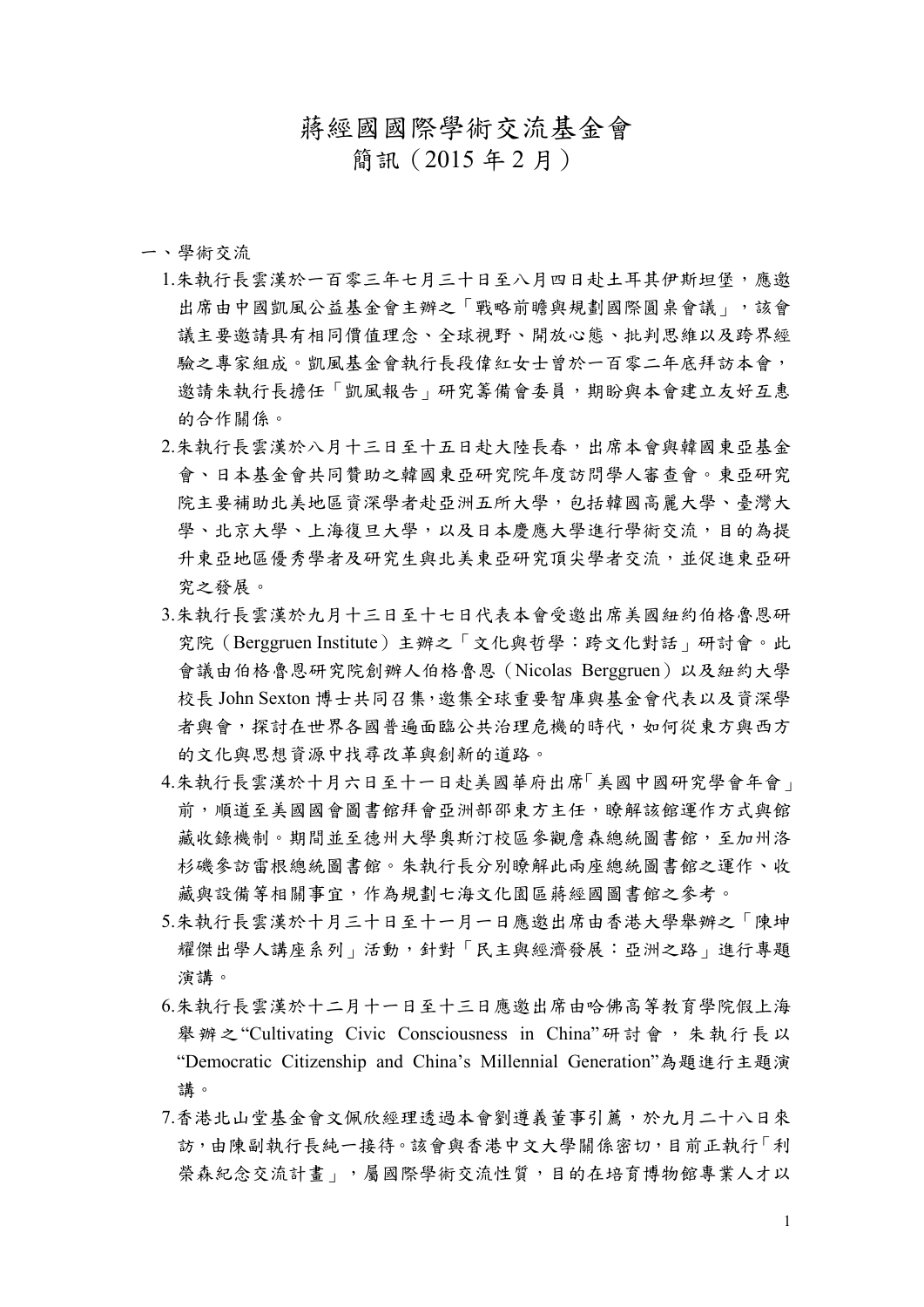及文化教育規劃工作。文經理此次來訪,希望能與本會討論未來兩基金會共 同合作或協助兩岸交流計畫的可能性。

二、會務概況

- 1.朱執行長雲漢於四月一日接獲母校美國明尼蘇達大學校長 Eric W. Kaler 博士 來信,告知其獲選該校傑出成就校友之榮譽。明尼蘇達大學之傑出成就獎項 向來頒發予在專業領域或公共服務事業中獲得特殊成就者,或是於社區、國 家以至於國際間展現傑出成就或領袖風範者,該校董事會綜合以上考量,決 定將此獎項頒予朱執行長,而得獎人之芳名亦將永久銘刻於該校榮譽校友紀 念牆。朱執行長雲漢因此於十月十二日至十六日赴明尼蘇達大學,並由明大 校長 Eric W. Kaler 博士於十月十五日傍晚假校長官邸頒發該獎項予朱執行 長。停留明大期間,朱執行長受邀至政治系發表演講,亦與許多學者會晤並 餐敘,包括明大歷史系 Ann Waltner 教授、明大東亞語言文學系 Joseph Allen 教授,以及麥卡萊斯特學院東亞語言文化學系 Rivi Handler-Spitz 教授等。此 外,我國駐芝加哥臺北經濟文化辦事處於十五日晚間,邀請當地僑界代表一 同設宴祝賀朱執行長獲得傑出成就獎之殊榮。
- 2.本會委託中央研究院歷史語言研究所、臺灣大學資訊網路與多媒體研究所, 以及敦煌研究院共同執行之「敦煌石窟藝術與數位科技整合計畫」已完成。 由於此一跨領域研究成果展現出人文與科技合作前景,本會因此與「世界人 文聯盟」(Consortium of Humanities Centers and Institutes, CHCI)合作, 並於 其六月五日至八日在香港中文大學舉辦的 2014 年年會中發表研究成果,展現 敦煌石窟研究的新視野,讓世人更進一步瞭解敦煌石窟之精神及價值。除朱 執行長受邀參加年會外,「敦煌石窟藝術與數位科技整合計畫」執行團隊, 包括中研院史語所石守謙教授、臺大資訊網路與多媒體研究所洪一平教授, 以及敦煌研究院樊錦詩院長、孫志軍副主任均共同出席該年會。
- 3.中華民國自 1970 年代開始至 1980 年代奠定經濟建設與民主模式的關鍵二十 年間,最重要的掌舵者,就是蔣經國先生。而此一關鍵時代的這位關鍵人物, 有許多與其相關的重要史料存放於美國史丹佛大學胡佛研究院、中央研究院 近代史研究所、國史館、國家發展委員會檔案管理局,以及中國國民黨文傳 會黨史館。因此,本會擬與胡佛研究院合作,於一百零四年三月七日假國史 館舉辦「中華民國在臺灣關鍵的二十年,1971-1990」研討會,並邀集上述相 關機構學者,共聚一堂,分享彼此的史料、史識與史觀。美國胡佛研究院檔 案館魏肯(Eric Wakin)館長、胡佛研究院東亞館藏部林孝庭主任將於會議 上發表主題演講,日本東京大學東洋文化研究所松田康博教授、國史館館長 呂芳上教授、國立陽明大學人文與社會教育中心洪紹洋教授、中國國民黨文 傳會黨史館王文隆主任等都將發表論文。本會與胡佛研究院共同舉辦此研討 會,對未來本會籌劃蔣經國圖書館,以及兩館之間長遠的合作與交流將有莫 大幫助。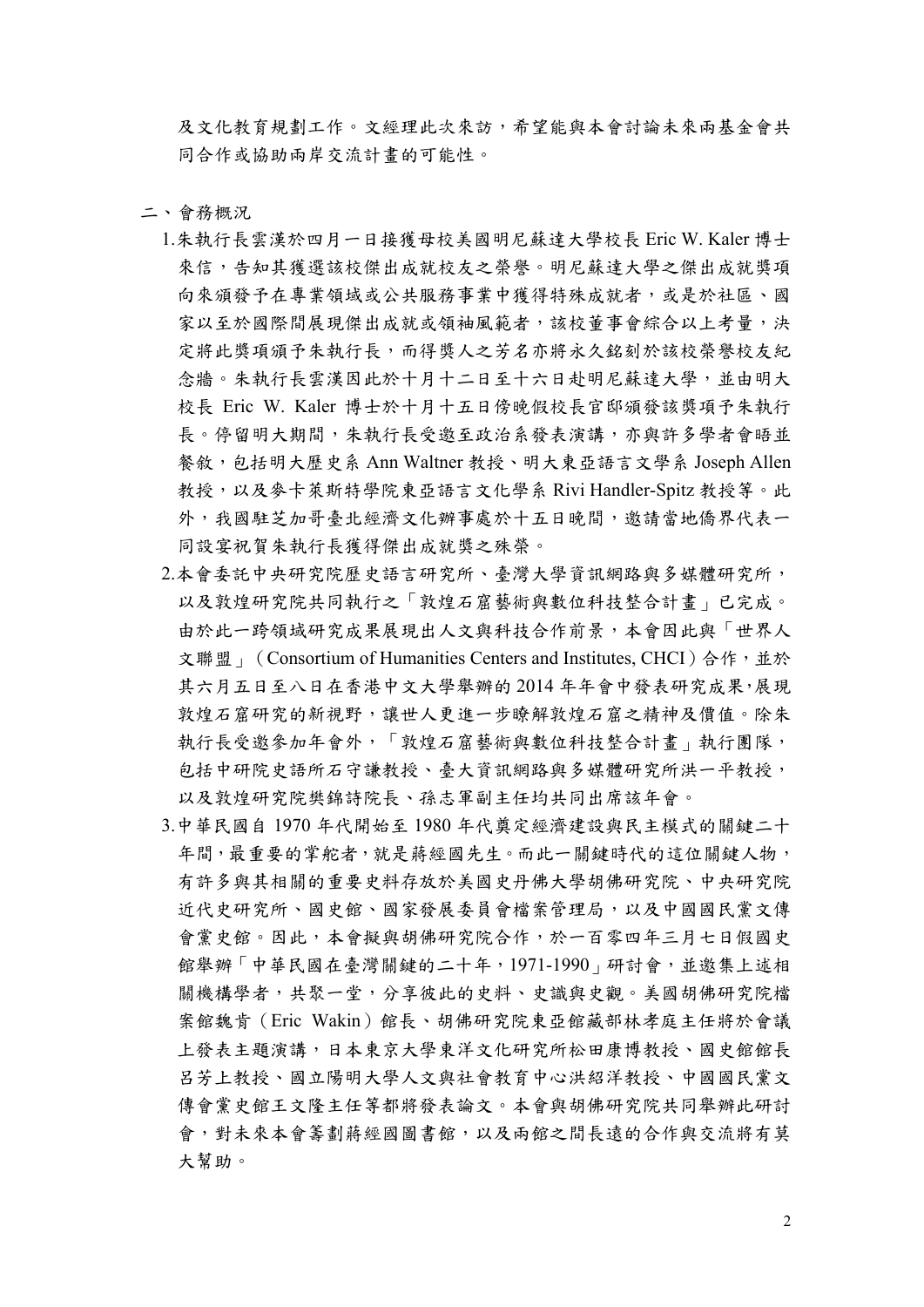# 一百零三年度第一期獎助名單

#### 國內地區獎助名單 要是 第一次 事件 计数据 医单位:新豪幣(元)

(按申請案收件順序排列)

### **A.** 國際合作學術研討會類

#### 1.石之瑜

臺灣大學政治學系與香港城市大學陳學然共同合作 「香港知識界觀察中國的多元視角國際研討會」 "Understanding China in the Perspectives of Hong Kong Intellectuals" 補助金額:NT\$444,212 執行期限:6 個月

2.李 明

政治大學國際事務學院與英國劍橋大學林昆謹共同合作 「『21 世紀亞洲的海洋治理:臺灣的海洋法和地區安全』國際學術研討會」 "Maritime Governance in 21st Century Asia: Perspectives from Taiwan on Maritime Laws and Regional Security" 補助金額:NT\$400,000 執行期限:6 個月

### **B.** 國際合作出版補助類

1.齊莉莎

中央研究院語言學研究所與澳洲國立大學 Paul Sidwell 共同合作 「臺灣南島語言學的新里程」 "New Advances in Formosan Linguistics" 補助金額:NT\$400,000 執行期限:1 年

# 美洲地區獎助名單單位:美元

(按申請案收件順序排列)

#### **A.** 學術研討會類

1. Lowell Dittmer(羅德明)

加州大學柏克萊校區

University of California, Berkeley

"The Narrowing Taiwan Strait and its Political, Economic, Social and Strategic Implications"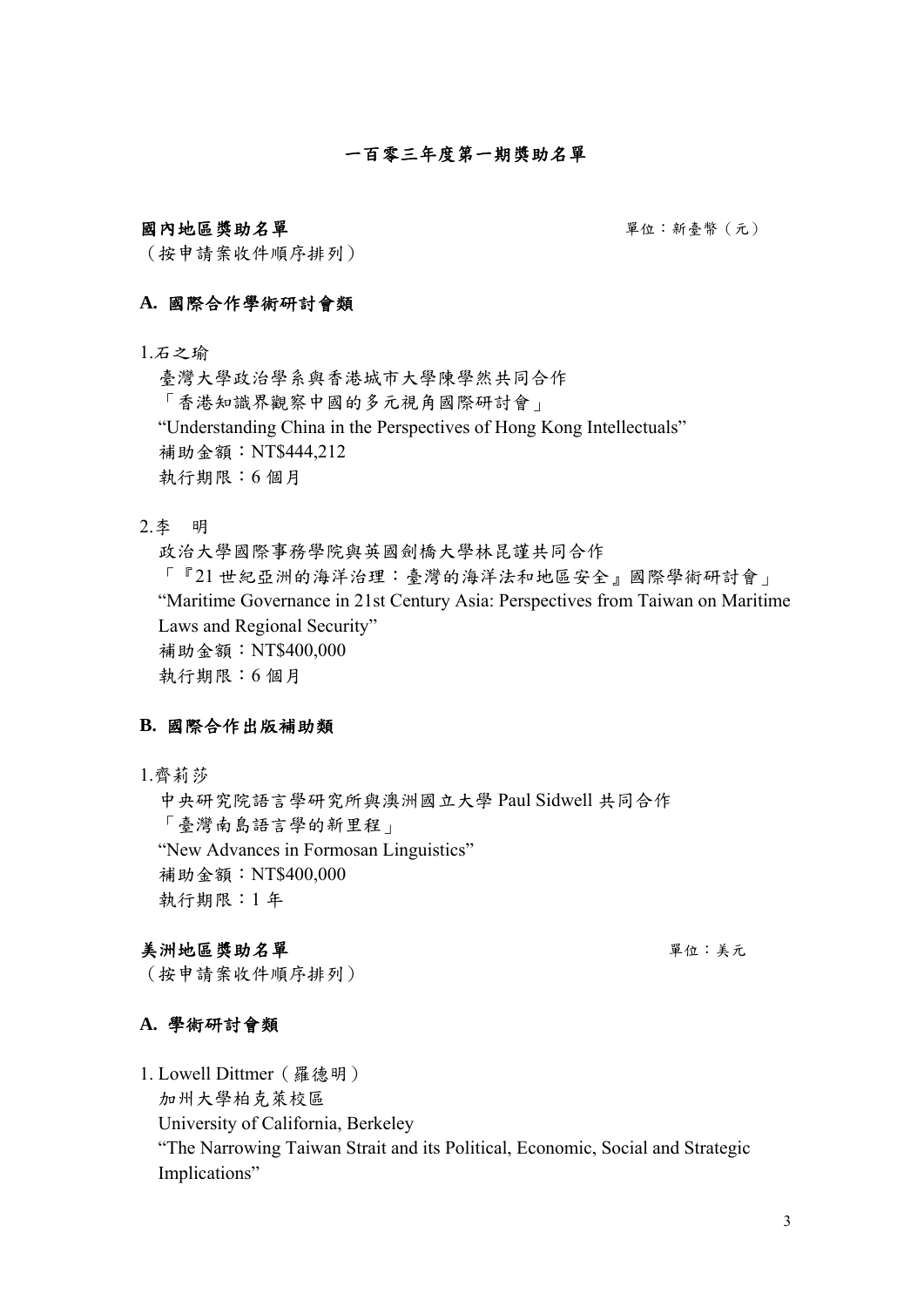補助金額:US\$25,000 補助期限:6 個月 2. Michael Szonyi(宋怡明) 哈佛大學 Harvard University "Contributor's Workshop for a Companion to Chinese History" 補助金額:US\$25,000 補助期限:6 個月

- 3. Xiaoqiao Ling(凌筱嶠) 亞利桑那州立大學 Arizona State University "To Remember, Re-member, and Disremember: Instrumentality of Traditional Chinese Texts" 補助金額:US\$20,004 補助期限:6 個月
- 4. Feng-en Tu(涂豐恩) 北美臺灣研究學會 North American Taiwan Studies Association "Motions and the Motionless: (Dis/Re-)connecting Taiwan to the World" 補助金額:US\$25,000 補助期限:6 個月

# **B.** 出版補助類

- 1. Jonathan Fiedler 哥倫比亞大學出版社 Columbia University Press "*The Lyrical in Epic Time*", by David Der-wei Wang 補助金額:US\$5,000 補助期限:1 年
- 2. Jonathan Fiedler

哥倫比亞大學出版社 Columbia University Press "*Luxuriant Gems of the Spring and Autumn*", translated by Sarah Queen and John Major 補助金額:US\$5,000 補助期限:1 年

3. Anh Ly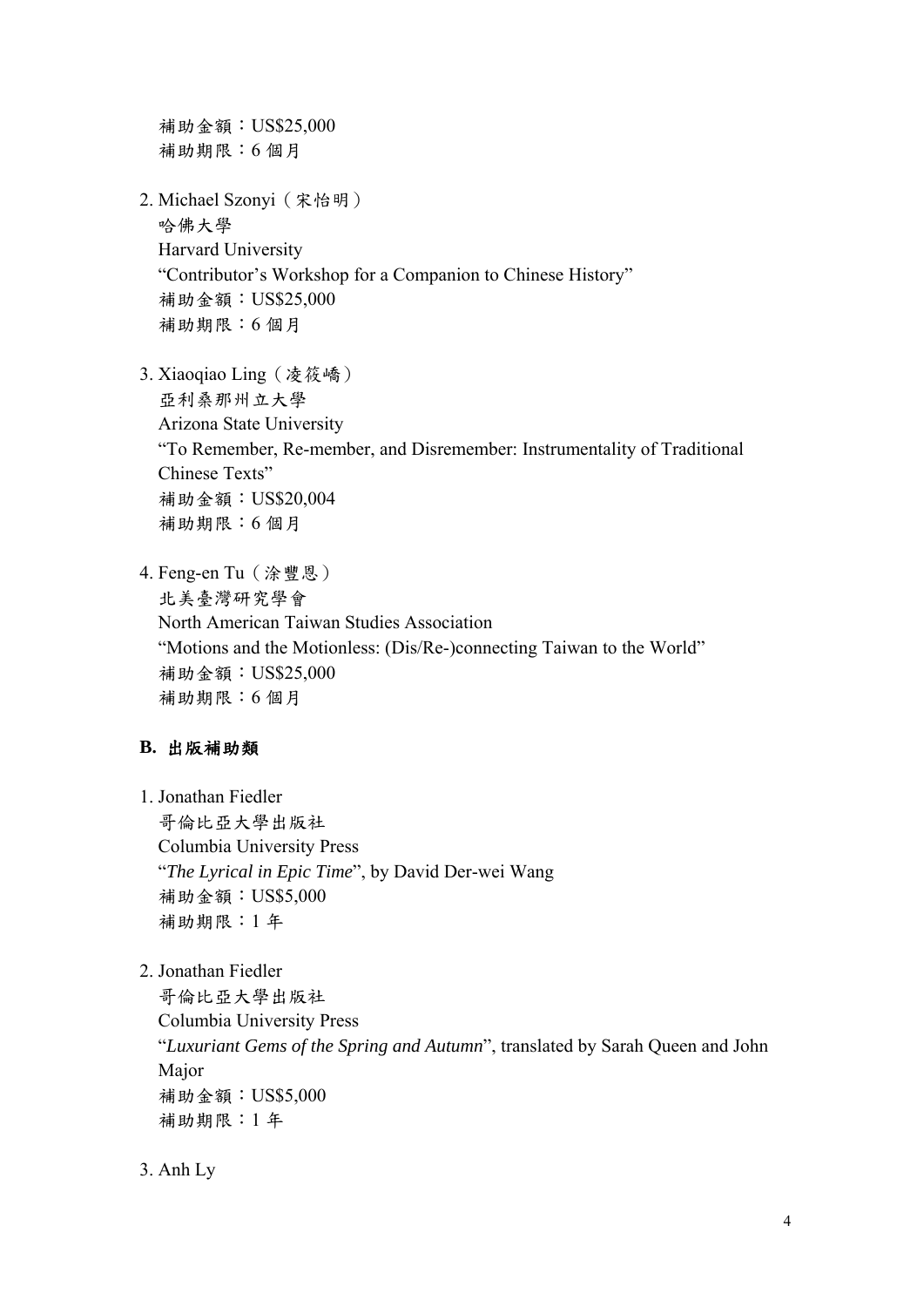加州大學柏克萊校區 University of California, Berkeley "*Republican Lens: Image, Text, and Experience in the Early Chinese Women's Commercial Press*", by Joan Judge 補助金額:US\$5,000 補助期限:1 年

4. Beth Fuget

華盛頓大學出版社 University of Washington Press "*Urbanization in Early and Medieval China: Gazetteers for the City of Suzhou*", by Olivia Milburn 補助金額:US\$5,000 補助期限:1 年

5. Robert Graham

哈佛大學 Harvard University "*Young China: National Rejuvenation and the Bildungsroman, 1900-1959*", by Mingwei Song 補助金額:US\$5,000 補助期限:1 年

# **C.** 專案

1. David Der-wei Wang(王德威) 哈佛大學 Harvard University 「蔣經國基金會「美洲校際漢學研究中心」延續案」 "The Chiang Ching-kuo Foundation Inter-University Center for Sinological Studies, USA" 補助金額:US\$420,000 執行期限:3 年

2. Michael Paschal

亞洲研究學會 Association for Asian Studies 「亞洲研究學會中國與中亞委員會之小額研究補助及最佳學生論文獎」 "CCKF-CIAC Small Grants Program and CCKF Graduate Student Paper Awards" 補助金額:US\$129,000 執行期限:3 年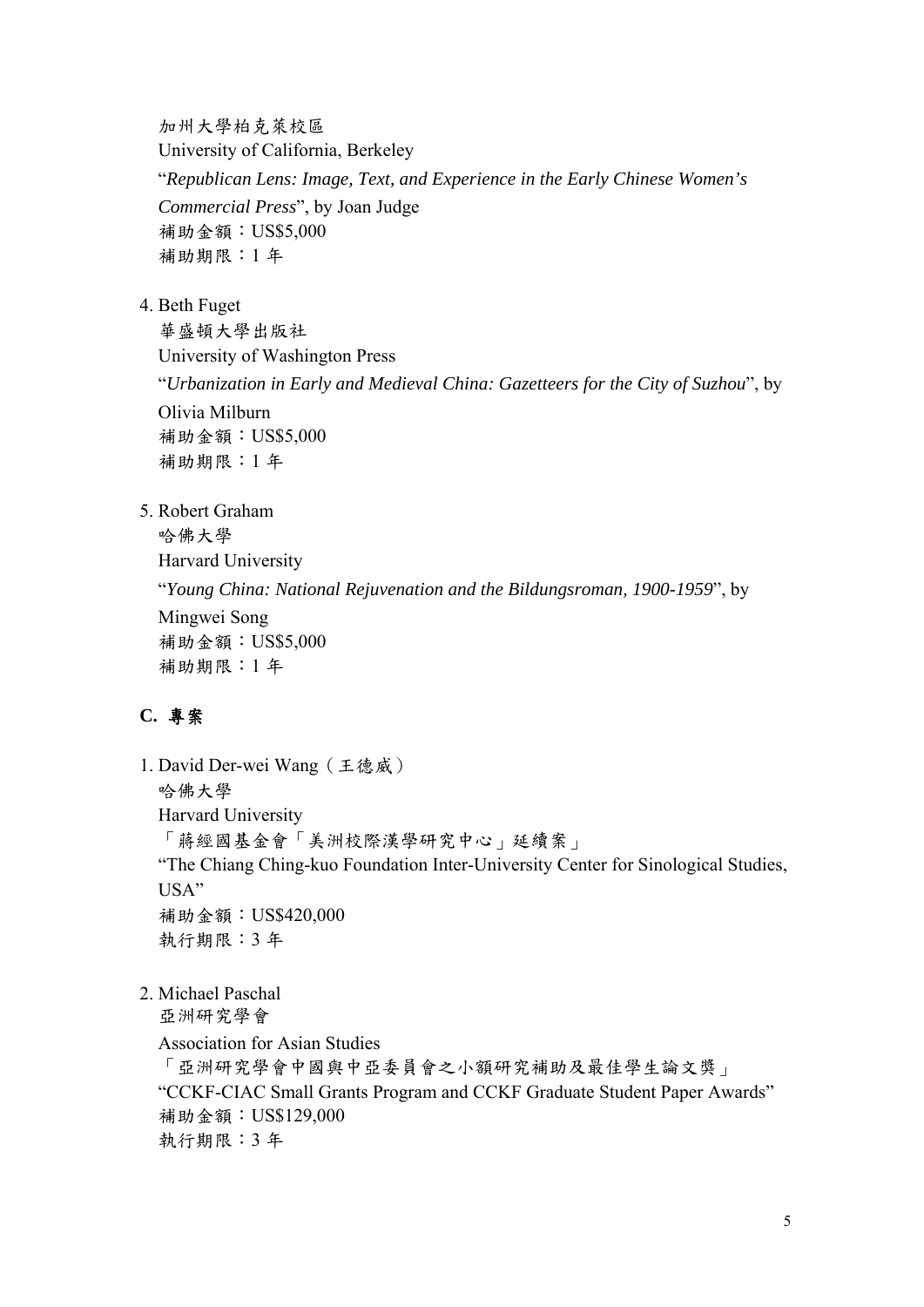### 3. Srinivas Aravamudan

杜克大學 Duke University 「世界人文聯盟三年期計畫:中國研究與全球人文研究暑期營(2016-2018)」 "Consortium of Humanities Centers and Institutes -- Annual Summer Institute (2016-2018): Chinese Studies and Global Humanities" 補助金額:US\$105,000 執行期限:3 年

# 歐洲地區獎助名單 第二十一章 事例 电电子 医无心肌 医心包 医心包

(按申請案收件順序排列)

# **A.** 學術研討會類

1. Henning Klöter(韓可龍) 德國哥廷根大學 Göttingen University (Germany) "Language Diversity in the Sinophone World: Policies, Effects, and Tradition" 補助金額:€18,000 執行期限:6 個月

# **B.** 出版補助類

- 1. Patricia Radder 荷蘭博睿出版社 Brill Publishers (The Netherlands) "*A Late Sixteenth-Century Chinese Buddhist Fellowship: Spiritual Ambitions, Intellectual Debates, and Epistolary Connections*", by Jennifer Eichman 補助金額:€5,118 執行期限:1 年
- 2. Agita Baltgalve (鮑葛薇) 拉脫維亞大學 University of Latvia (Latvia) "Classical Chinese Textbook for Beginners (in Latvian)" 補助金額:€3,450 補助期限:1 年

# **C.** 專案

1. Olga Lomová(羅 然) 捷克布拉格查理斯大學 Charles University in Prague (Czech Republic)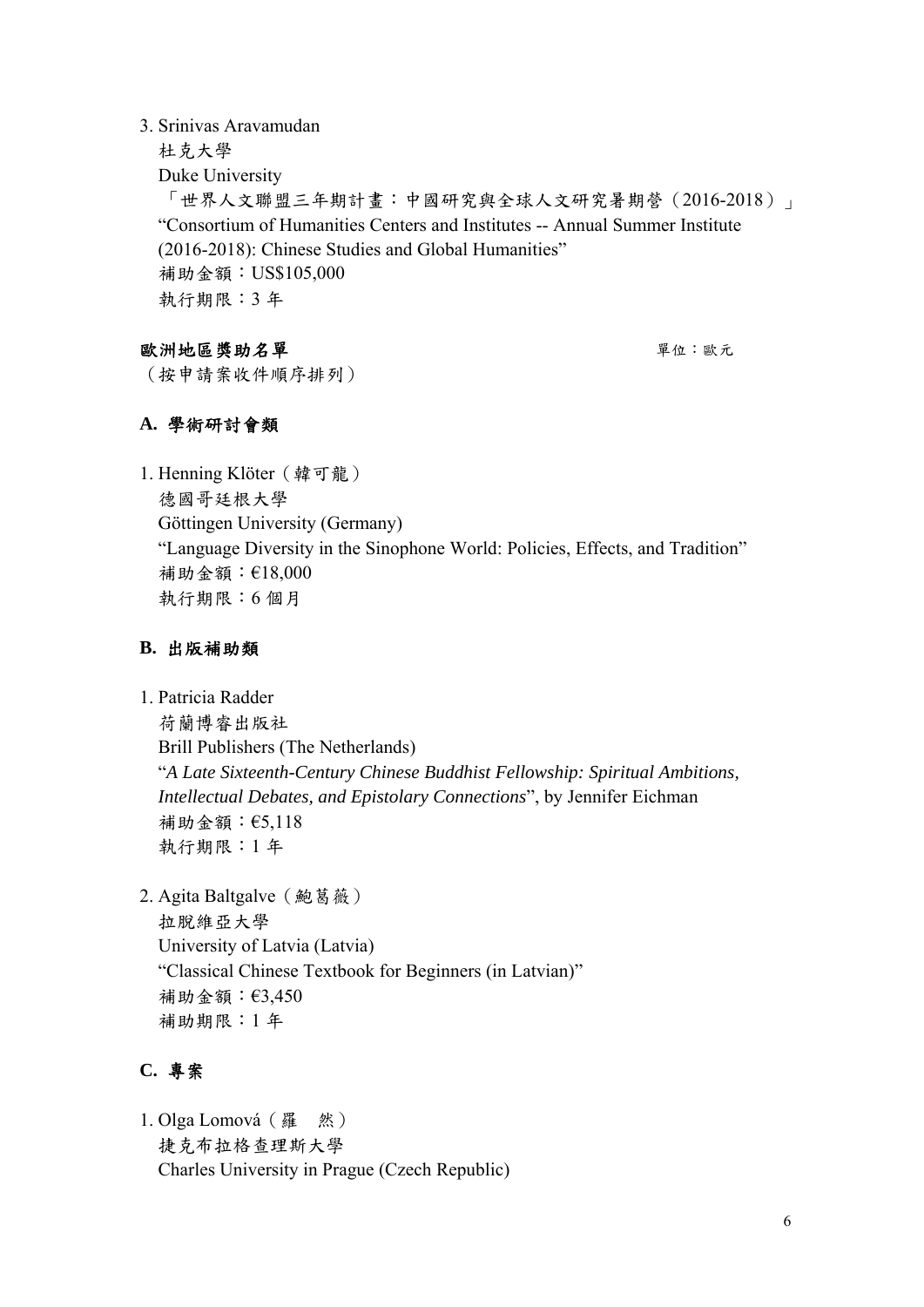「捷克查理斯大學「蔣經國國際漢學中心」延續案」 "Continuation of the Chiang Ching-kuo Foundation International Sinological Center at Charles University in Prague, 2015-2017" 補助金額:€192,000 執行期限:3 年

### 亞太地區獎助名單 第二十一章 事例 电大地区 医动脉瘤 医大脑下垂 医心包炎

(按申請案收件順序排列)

# **A.** 學術研討會類

1. Angela Ki Che Leung(梁其姿) 香港大學 The University of Hong Kong (Hong Kong) "International Conference on 'Food and Health'" 補助金額:US\$25,000 執行期限:6 個月

# **B.** 專案

1. David Faure(科大衛) 香港中文大學 The Chinese University of Hong Kong (Hong Kong) 「香港中文大學「蔣經國基金會亞太漢學中心」延續案」 "CUHK-CCK Asia-Pacific Centre for Chinese Studies" 補助金額:US\$375,000 執行期限:5 年

蔣經國國際學術交流基金會獎助計畫

2014-2015 申請需知

獎助範圍:中華文化研究、華人社會研究及臺灣研究。

申請條件:國內外學術研究或教學機構(國內地區必須具備國際合作)。

- 開放地區:國內、美洲、歐洲及亞太地區。
- 補助類別:研究計畫、資料庫建置、研討會、出版補助、系列講座及學 者補助等。

美洲、歐洲和亞太地區另提供博士論文撰寫獎學金。

申請日期:一、每年 10 月 15 日(研究計畫、資料庫建置、系列講座及 學者補助等類別)

7